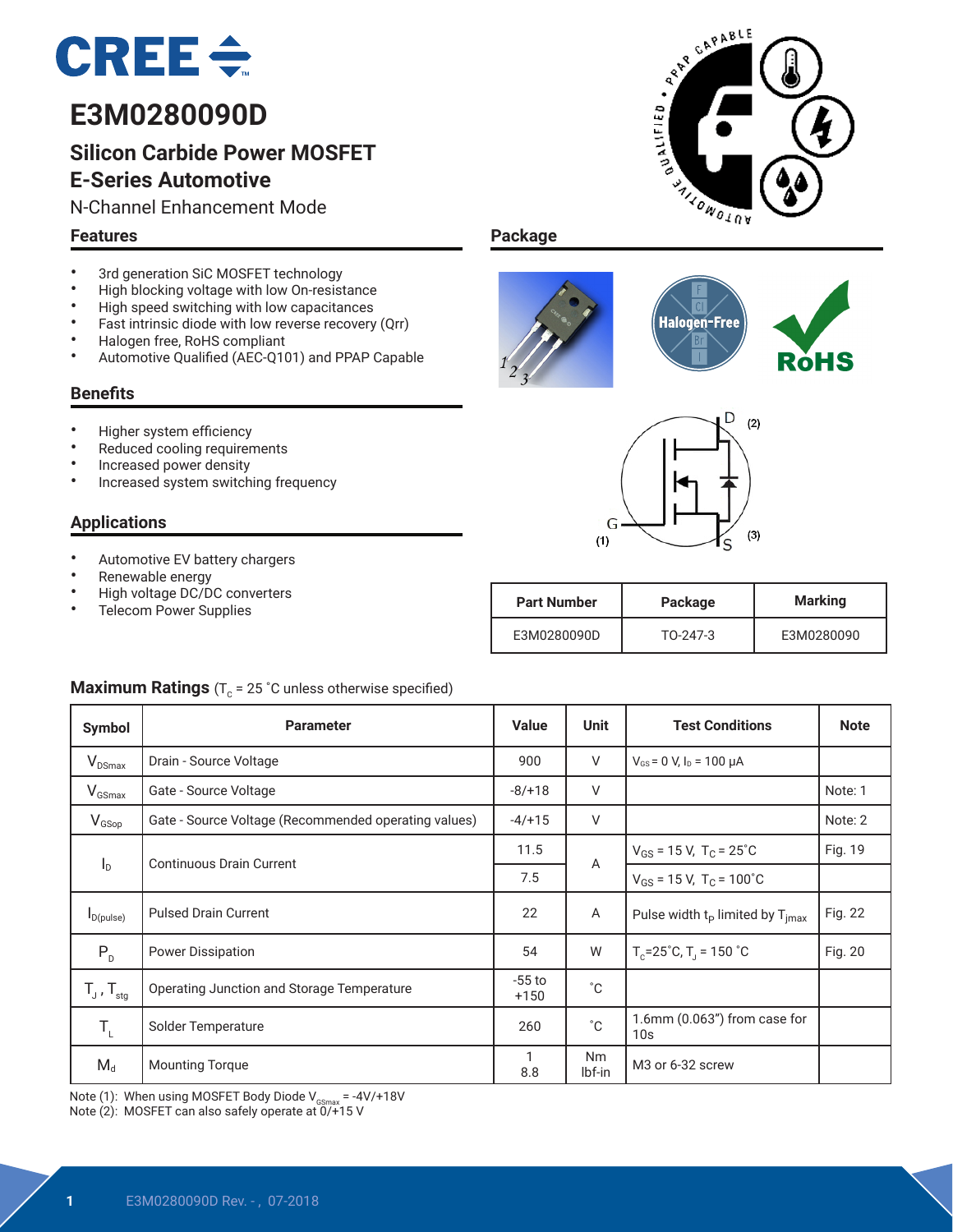

| Symbol               | <b>Parameter</b>                                            | Min. | Typ. | Max.          | <b>Unit</b>                            | <b>Test Conditions</b>                                                                 | <b>Note</b>              |  |
|----------------------|-------------------------------------------------------------|------|------|---------------|----------------------------------------|----------------------------------------------------------------------------------------|--------------------------|--|
| $V_{\text{(BR)DSS}}$ | Drain-Source Breakdown Voltage                              | 900  |      |               | $\vee$                                 | $V_{GS}$ = 0 V, $I_D$ = 100 µA                                                         |                          |  |
|                      |                                                             | 1.7  | 2.1  | 3.5           | $\vee$                                 | $V_{DS} = V_{GS} I_D = 1.2 mA$                                                         |                          |  |
| $V_{\text{GS(th)}}$  | <b>Gate Threshold Voltage</b>                               |      | 1.6  |               | V                                      | $V_{DS} = V_{GS}$ , $I_D = 1.2$ mA, $T_J = 150$ °C                                     | Fig. 11                  |  |
| $I_{DSS}$            | Zero Gate Voltage Drain Current                             |      | 1    | 100           | μA                                     | $V_{DS}$ = 900 V, $V_{GS}$ = 0 V                                                       |                          |  |
| $I_{GSS}$            | Gate-Source Leakage Current                                 |      | 10   | 250           | nA                                     | $V_{GS}$ = 15 V, $V_{DS}$ = 0 V                                                        |                          |  |
|                      | Drain-Source On-State Resistance                            |      | 280  | 364           | $m\Omega$                              | $V_{GS}$ = 15 V, $I_D$ = 7.5 A                                                         | Fig. 4,                  |  |
| $R_{\text{DS}(on)}$  |                                                             |      | 385  |               |                                        | $V_{GS}$ = 15 V, $I_D$ = 7.5 A, T <sub>J</sub> = 150°C                                 | 5, 6                     |  |
| $g_{fs}$             | Transconductance                                            |      | 3.6  |               | S                                      | $V_{DS}$ = 15 V, $I_{DS}$ = 7.5 A                                                      | Fig. 7                   |  |
|                      |                                                             |      | 3.1  |               |                                        | $V_{DS}$ = 15 V, $I_{DS}$ = 7.5 A, T <sub>J</sub> = 150°C                              |                          |  |
| $C_{iss}$            | Input Capacitance                                           |      | 150  |               |                                        |                                                                                        |                          |  |
| $C_{\rm oss}$        | <b>Output Capacitance</b>                                   |      | 20   |               | pF                                     | $V_{GS}$ = 0 V, $V_{DS}$ = 600 V                                                       | Fig. 17,<br>18           |  |
| C <sub>rss</sub>     | Reverse Transfer Capacitance                                |      | 2    |               |                                        | $f = 1$ MHz<br>$V_{AC}$ = 25 mV                                                        |                          |  |
| $E_{\rm oss}$        | C <sub>oss</sub> Stored Energy                              |      | 4.5  |               | μJ                                     |                                                                                        | Fig. 16                  |  |
| EON                  | Turn-On Switching Energy (Body Diode FWD)                   |      | 57   |               | μJ                                     | $V_{DS}$ = 400 V, V <sub>GS</sub> = -4 V/15 V, I <sub>n</sub> = 7.5 A,                 | Fig. 26,<br>29<br>Note 3 |  |
| $E_{OFF}$            | Turn Off Switching Energy (Body Diode FWD)                  |      | 6    |               |                                        | $R_{G(xt)}$ = 2.5Ω, L= 220 μH, T <sub>J</sub> = 150°C                                  |                          |  |
| $t_{d(on)}$          | Turn-On Delay Time                                          |      | 26   |               |                                        |                                                                                        | Fig. 27,<br>29<br>Note 3 |  |
| t.                   | <b>Rise Time</b>                                            |      | 10   |               |                                        | $V_{DD}$ = 400 V, $V_{GS}$ = -4 V/15 V<br>$I_D = 7.5$ A, $R_{G(ext)} = 2.5$ $\Omega$ , |                          |  |
| $t_{d(\text{off})}$  | Turn-Off Delay Time                                         |      | 17.5 |               | ns                                     | Timing relative to $V_{ns}$<br>Inductive load                                          |                          |  |
| $t_{\rm f}$          | <b>Fall Time</b>                                            |      | 7.5  |               |                                        |                                                                                        |                          |  |
| $R_{G(int)}$         | Internal Gate Resistance                                    |      | 26   |               | Ω                                      | $f = 1$ MHz, $V_{AC} = 25$ mV                                                          |                          |  |
| $Q_{qs}$             | 2.8<br>Gate to Source Charge<br>3.4<br>Gate to Drain Charge |      |      |               | $V_{DS}$ = 400 V, $V_{GS}$ = -4 V/15 V |                                                                                        |                          |  |
| $Q_{gd}$             |                                                             |      | nC   | $I_D = 7.5 A$ | Fig. 12                                |                                                                                        |                          |  |
| $Q_{g}$              | <b>Total Gate Charge</b>                                    |      | 9.5  |               |                                        | Per IEC60747-8-4 pg 21                                                                 |                          |  |

# **Reverse Diode Characteristics** (T<sub>c</sub> = 25°C unless otherwise specified)

| Symbol                | <b>Parameter</b>                 | Typ. | Max. | <b>Unit</b>    | <b>Test Conditions</b>                                                                                              | <b>Note</b> |
|-----------------------|----------------------------------|------|------|----------------|---------------------------------------------------------------------------------------------------------------------|-------------|
| $V_{SD}$              | Diode Forward Voltage            | 4.8  |      | V              | $V_{\text{cs}} = -4 V, I_{\text{sn}} = 4 A$                                                                         | Fig. 8,     |
|                       |                                  | 4.4  |      | V              | $V_{\text{cs}}$ = -4 V, I <sub>sp</sub> = 4 A, T <sub>1</sub> = 150 °C                                              | 9,10        |
| ls.                   | Continuous Diode Forward Current |      | 9.6  | $\overline{A}$ | $V_{\text{es}}$ = -4 V, T <sub>c</sub> = 25 <sup>°</sup> C                                                          | Note 1      |
| I <sub>S, pulse</sub> | Diode pulse Current              |      | 22   | $\overline{A}$ | $V_{\text{cs}}$ = -4 V, pulse width t <sub>p</sub> limited by T <sub>imax</sub>                                     | Note 1      |
| $t_{rr}$              | Reverse Recover time             | 20   |      | ns             |                                                                                                                     |             |
| $Q_{rr}$              | Reverse Recovery Charge          | 47   |      | nC             | $V_{\text{gs}}$ = -4 V, I <sub>SD</sub> = 4 A, V <sub>R</sub> = 400 V<br>dif/dt = 800 A/µs, T <sub>J</sub> = 150 °C | Note 1      |
| 'rrm                  | Peak Reverse Recovery Current    | 3.4  |      | Α              |                                                                                                                     |             |

#### **Thermal Characteristics**

| <b>Symbol</b> | <b>Parameter</b>                            | Max. | Unit          | <b>Test Conditions</b> | <b>Note</b> |
|---------------|---------------------------------------------|------|---------------|------------------------|-------------|
| $R_{0JC}$     | Thermal Resistance from Junction to Case    | 2.3  |               |                        |             |
| $R_{0,IA}$    | Thermal Resistance From Junction to Ambient | 40   | $\degree$ C/W |                        | Fig. 21     |

Note (3): Turn-off and Turn-on switching energy and timing values measured using SiC MOSFET Body Diode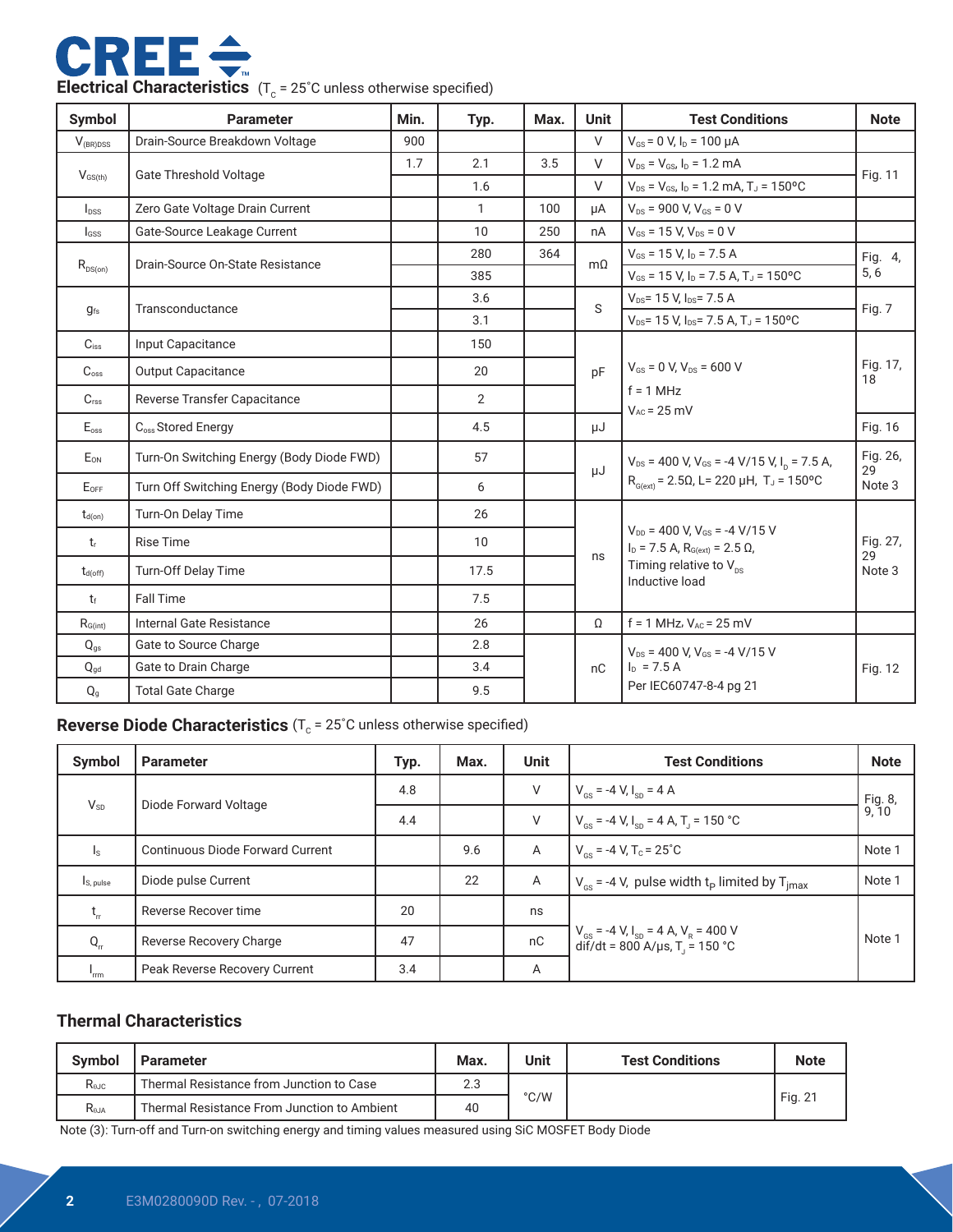# $CRE \div$

# **Typical Performance**



Figure 1. Output Characteristics  $T_J = -55$  °C



Figure 3. Output Characteristics  $T_J$  = 150 °C













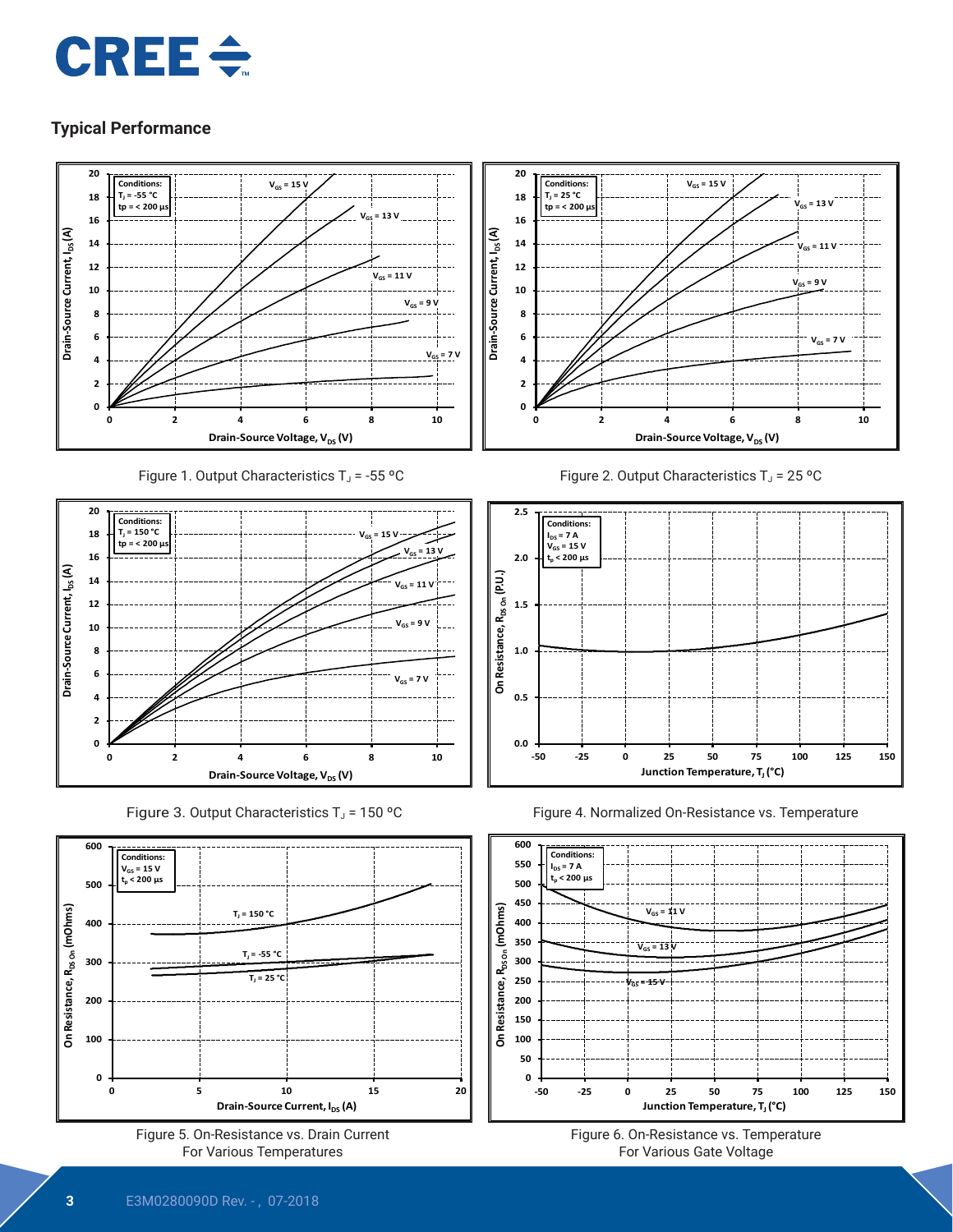



Figure 11. Threshold Voltage vs. Temperature Figure 12. Gate Charge Characteristics

**Junction Temperature T<sub>J</sub>** (°C)

Gate Charge, Q<sub>G</sub> (nC)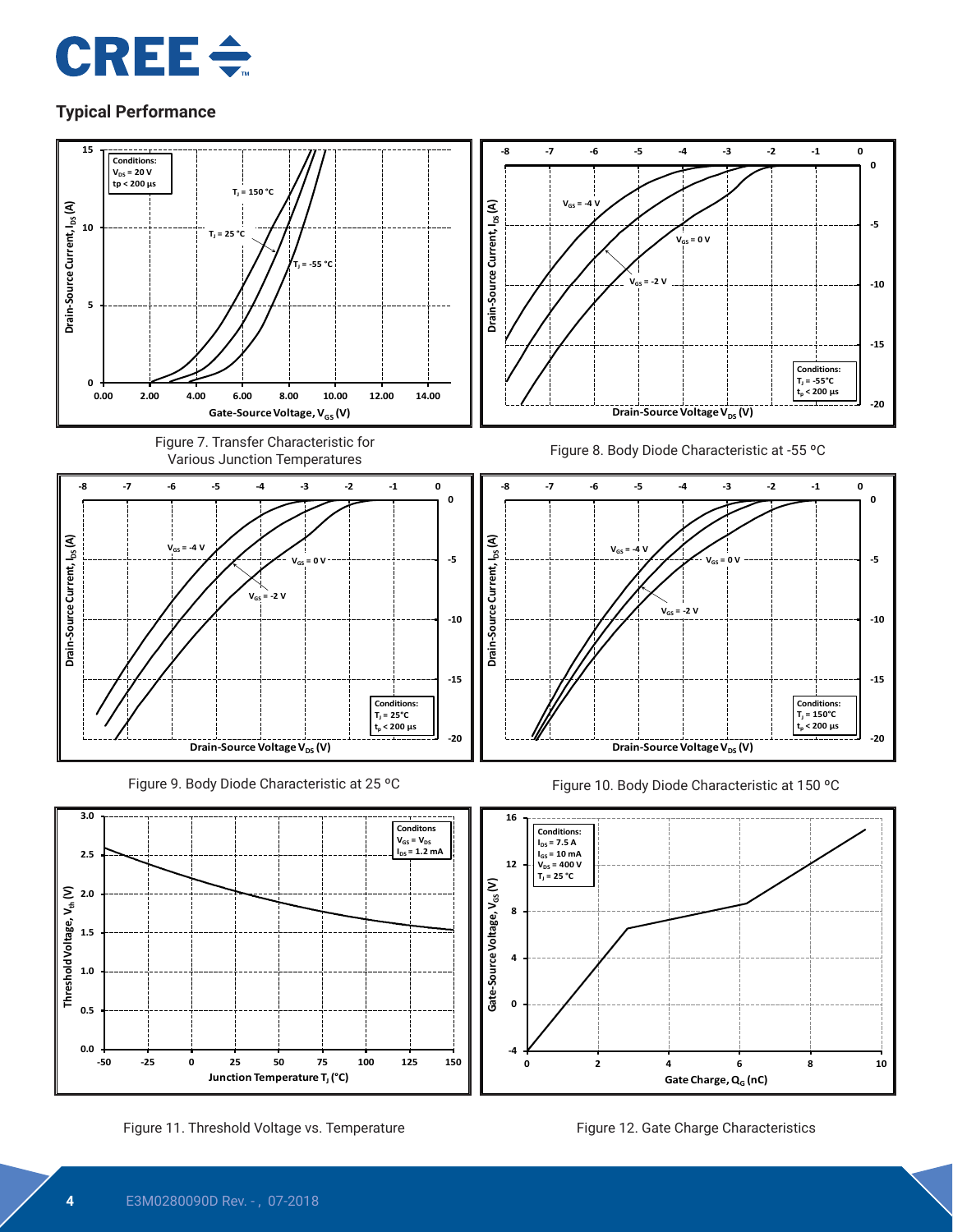



Figure 13. 3rd Quadrant Characteristic at -55 ºC



Figure 15. 3rd Quadrant Characteristic at 150 ºC







Figure 14. 3rd Quadrant Characteristic at 25 ºC



Figure 16. Output Capacitor Stored Energy



Figure 18. Capacitances vs. Drain-Source Voltage (0 - 900V)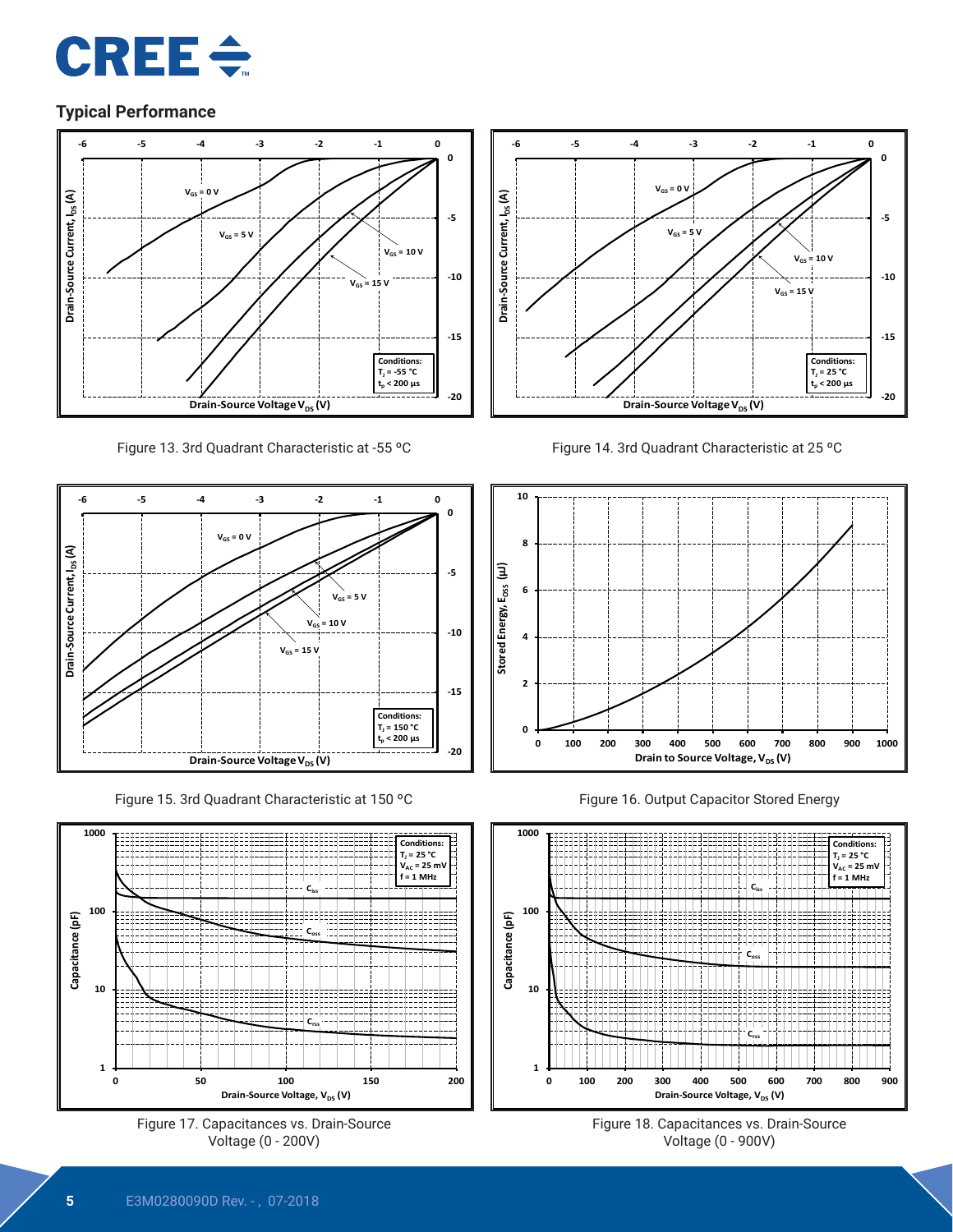















Figure 20. Maximum Power Dissipation Derating vs. Case Temperature







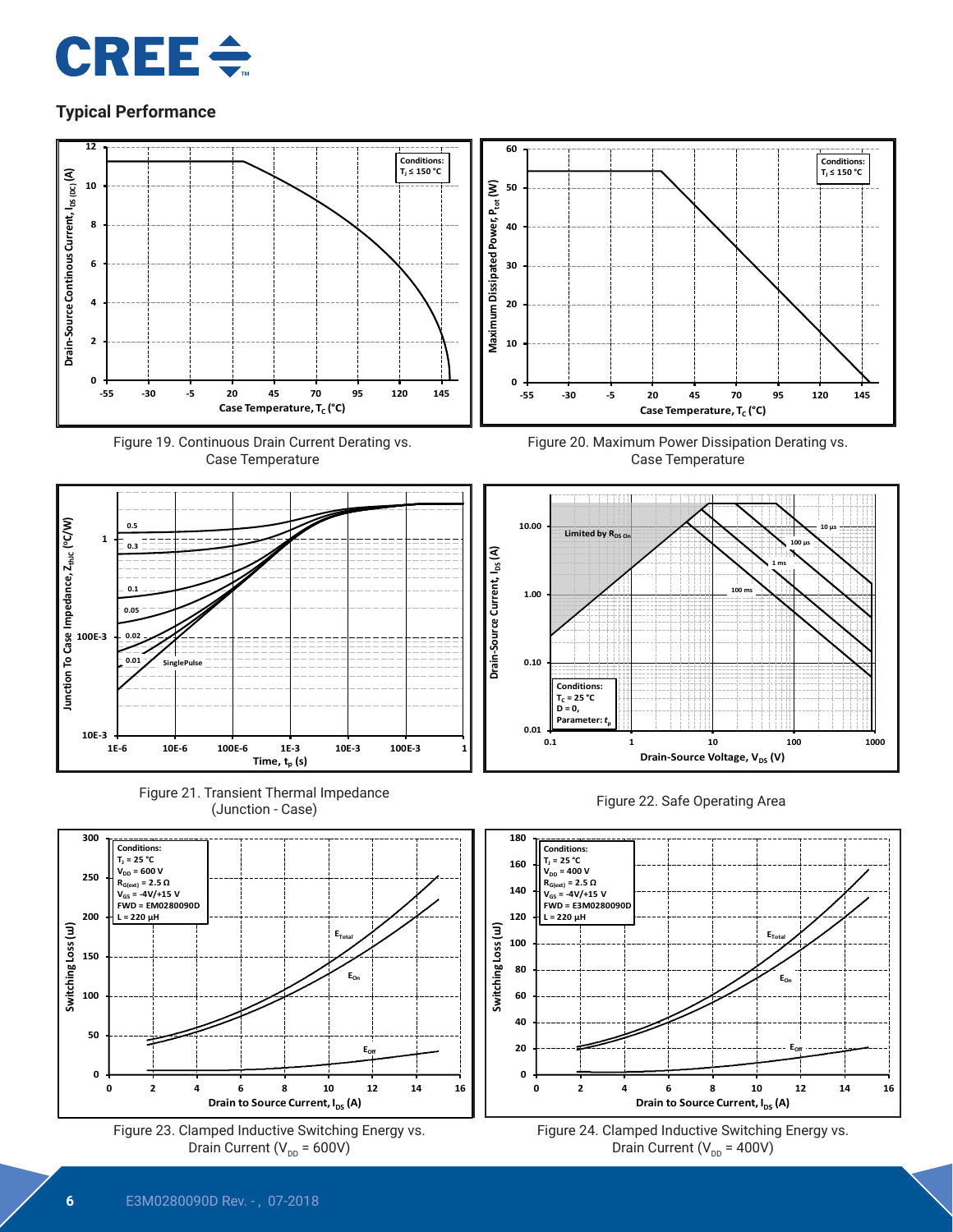



Figure 25. Clamped Inductive Switching Energy vs.  $R_{G(\text{ext})}$ 



Figure 27. Switching Times vs.  $R_{G(ext)}$ 



Figure 26. Clamped Inductive Switching Energy vs. **Temperature** 



Figure 28. Switching Times Definition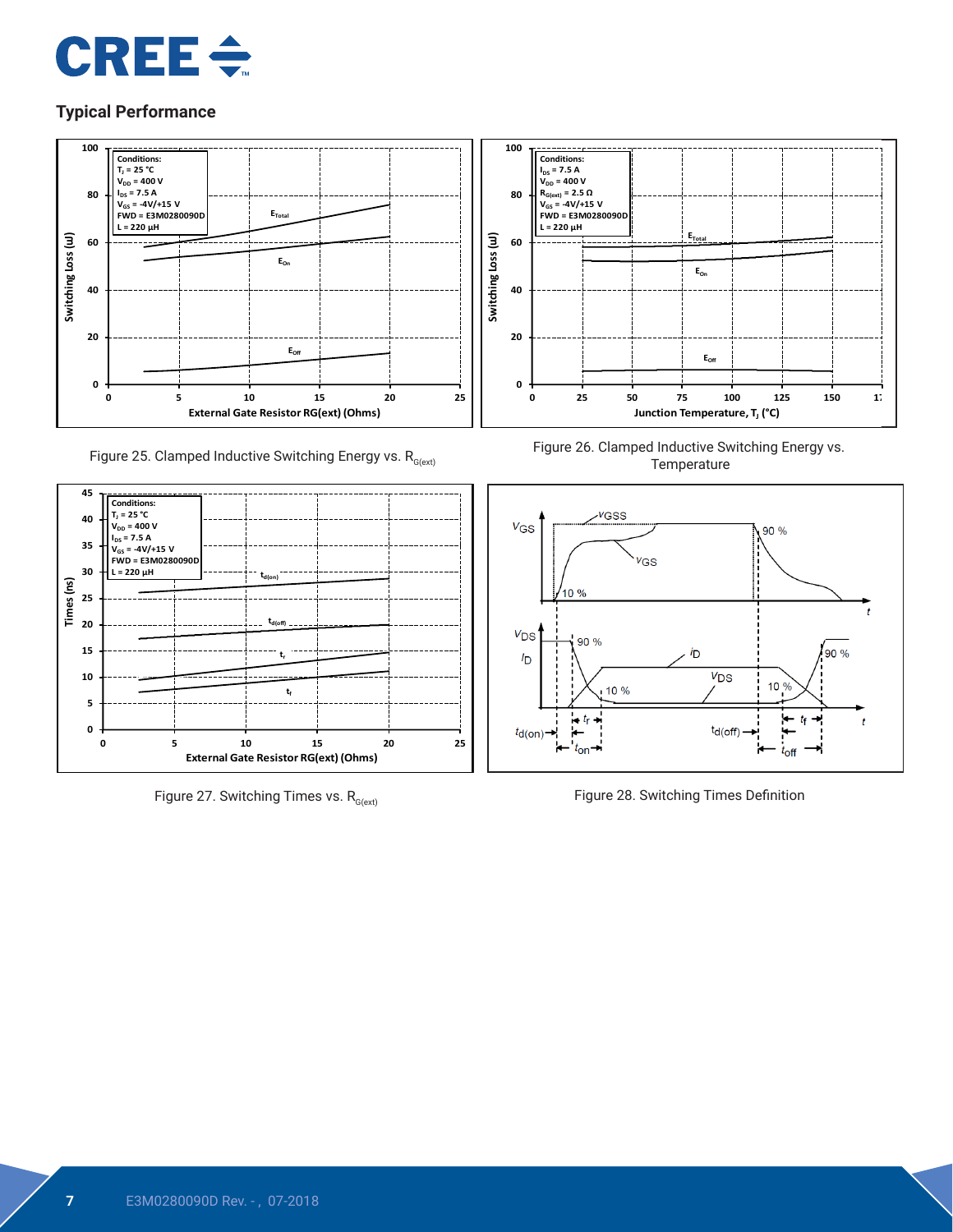



Figure 29. Clamped Inductive Switching Test Circuit

Note (3): Turn-off and Turn-on switching energy and timing values measured using SiC MOSFET Body Diode as shown above.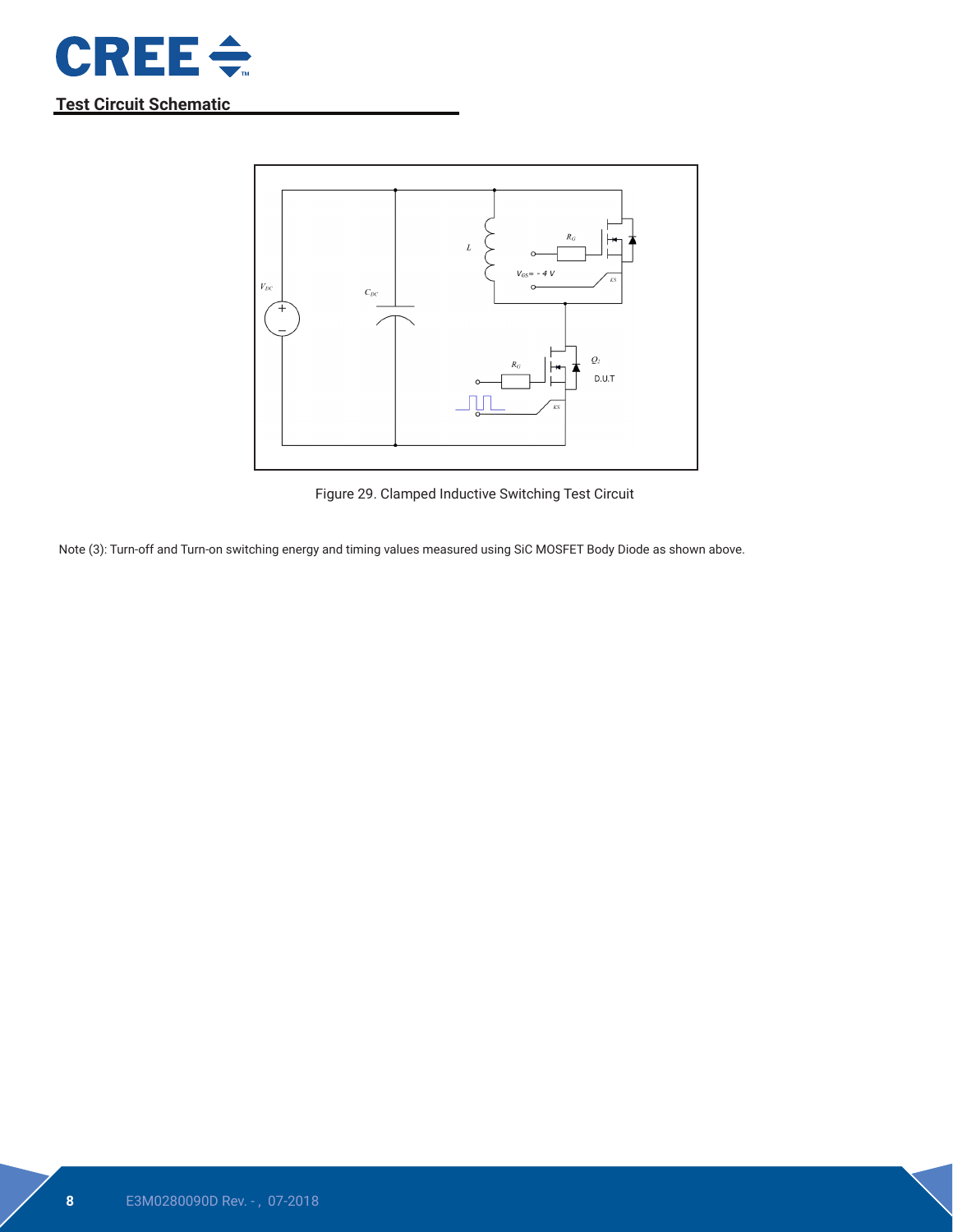

# **Package Dimensions**

#### Package TO-247-3



|                |             | <b>Inches</b> | <b>Millimeters</b> |              |  |
|----------------|-------------|---------------|--------------------|--------------|--|
| <b>POS</b>     | Min         | Max           | Min                | Max          |  |
| A              | .190        | .205          | 4.83               | 5.21         |  |
| A1             | .090        | .100          | 2.29               | 2.54         |  |
| A2             | .075        | .085          | 1.91               | 2.16         |  |
| b              | .042        | .052          | 1.07               | 1.33         |  |
| b1             | .075        | .095          | 1.91               | 2.41         |  |
| b2             | .075        | .085          | 1.91               | 2.16         |  |
| b3             | .113        | .133          | 2.87               | 3.38         |  |
| b4             | .113        | .123          | 2.87               | 3.13         |  |
| $\mathsf C$    | .022        | .027          | 0.55               | 0.68         |  |
| D              | .819        | .831          | 20.80              | 21.10        |  |
| D1             | .640        | .695          | 16.25              | 17.65        |  |
| D <sub>2</sub> | .037        | .049          | 0.95               | 1.25         |  |
| E              | .620        | .635          | 15.75              | 16.13        |  |
| E <sub>1</sub> | .516        | .557          | 13.10              | 14.15        |  |
| E <sub>2</sub> | .145        | .201          | 3.68               | 5.10         |  |
| E <sub>3</sub> | .039        | .075          | 1.00               | 1.90         |  |
| E <sub>4</sub> | .487        | .529          | 12.38              | 13.43        |  |
| e              |             | .214 BSC      | 5.44 BSC           |              |  |
| N              |             | 3             |                    | 3            |  |
| L              | .780        | .800          | 19.81              | 20.32        |  |
| L1             | .161        | .173          | 4.10               | 4.40         |  |
| ØΡ             | .138        | .144          | 3.51               | 3.65         |  |
| Q              | .216        | .236          | 5.49               | 6.00         |  |
| S              | .238        | .248          | 6.04               | 6.30         |  |
| T              | $9^\circ$   | $11^{\circ}$  | $9^\circ$          | $11^{\circ}$ |  |
| U              | $9^{\circ}$ | $11^{\circ}$  | $9^{\circ}$        | $11^{\circ}$ |  |
| $\vee$         | $2^{\circ}$ | $8^{\circ}$   | $2^{\circ}$        | $8^{\circ}$  |  |
| W              | $2^{\circ}$ | $8^{\circ}$   | $2^{\circ}$        | $8^{\circ}$  |  |

# **Recommended Solder Pad Layout**